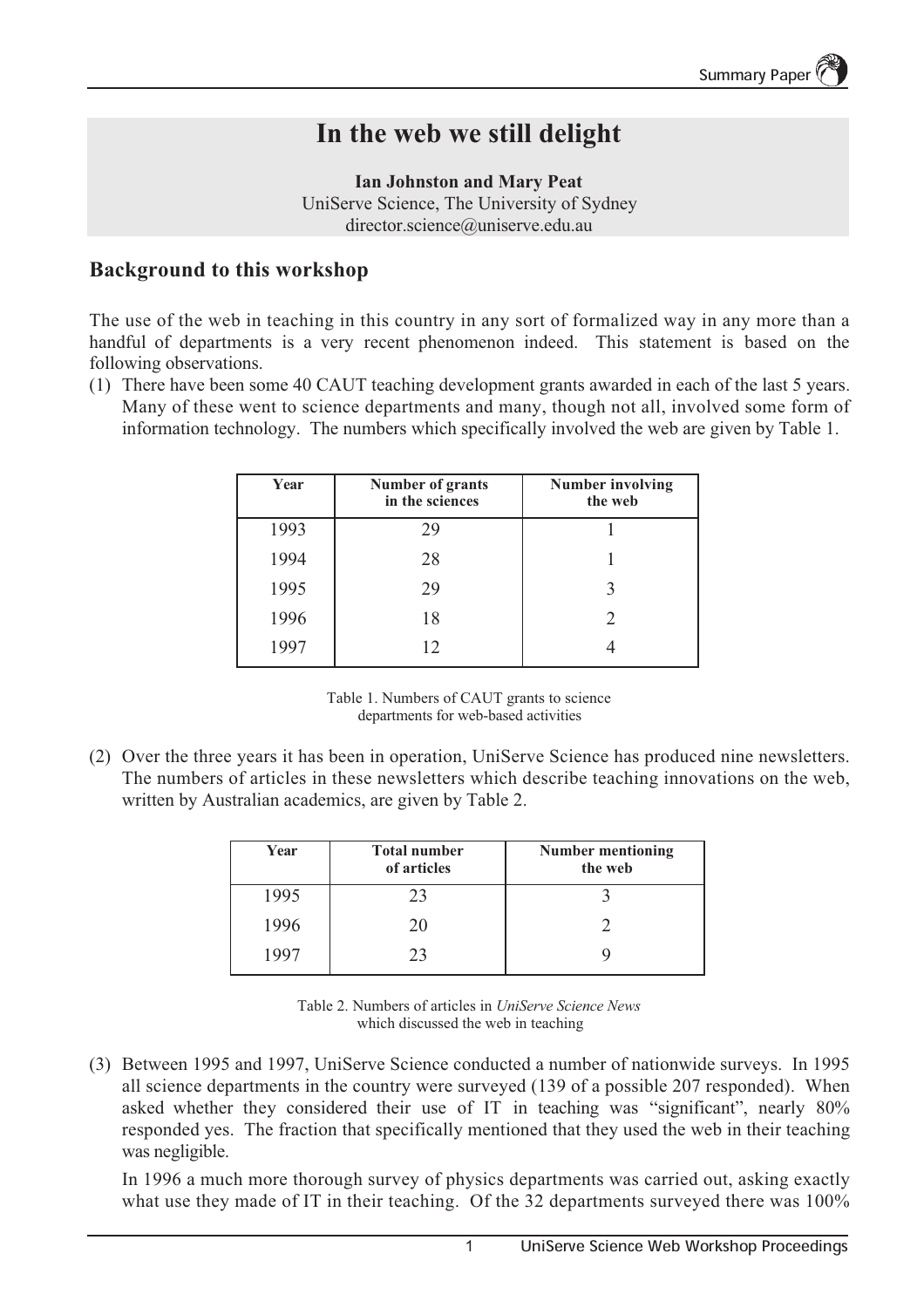

## Summary Paper

response rate, but only two mentioned use of the web — and then it was merely for "putting materials up" for students to access if they wished.

(4) UniServe Science has mounted two annual national workshops before this present one. The first, in April, 1996, featured "Dry Labs". Of six significant packages exhibited, none was web-based. In February, 1997 the subject was "Computer-based Assessment". Of 11 packages exhibited, only one used the web as the delivery platform.

When we first announced that the next topic was to concern itself with the World Wide Web, as many as 23 Australian academics offered projects mature enough to offer as hands-on exhibits; and of these 16 were showcased on the day and a description of each appears on the following pages.

Our interpretation of these figures uses the classification system which Shirley Alexander drew attention to in her keynote address (see page 5). Before 1997, the *innovators* amongst us, those 5–10% who are keen to try out new things and take risks, have been beavering away developing materials for the web. Round about 1997 some sort of watershed was passed and the next group, the *early adopters* who lead opinion in their home departments, entered the scene and are right now working on systems that will demonstrate workability to the ones after them, the *early majority*.

It seems to us therefore that the time was singularly appropriate to mount our third national workshop, "University Science Teaching and the Web".

## **What happened at the workshop**

Following on the experiences of the past we planned from the start that we would not run parallel sessions. There seemed no point in asking people to come from all parts of the country and not be able to hear everyone they were interested in. So the workshop was spread over one-and-a-half days.

We decided early that there should be two keynote speakers, one to cover theoretical/pedagogical issues (Shirley Alexander from UTS and CUTSD), and one to talk about practical aspects of a comprehensive working system (Peter Lee from Murdoch University). There were twelve contributed papers, all describing courses or developments which had been in use for some time. The poster presentation is a good way to make known what you are doing before it is in anything like a final state, and it is a shame that there were not more of these. Perhaps next time will be better. The total number of those who attended was 85.

It was less than ideal that some 75% of the speakers and 59% of attendees should have come from the Sydney metropolitan region. We all know how tyrannous is distance in the planning of academic travel budgets, especially for matters related to teaching. Perhaps it will help if we advertise our next workshop sufficiently far in advance to enable those who want to come to start organizing finances early.

As is always the case with these workshops, the most successful feature was the sense of belonging that comes from being part of a nationwide community of university science teachers — the chance to meet others and talk in an informal atmosphere. As one person put it: "simply being able to discuss web problems with real users".

There were of course some small problems. Will we never see the end of technical hitches? And was it too much like a series of mini-lectures rather than a genuine hands-on experience? But by and large the problems seemed minor. Evaluations were overwhelmingly positive and we hope to see you all again.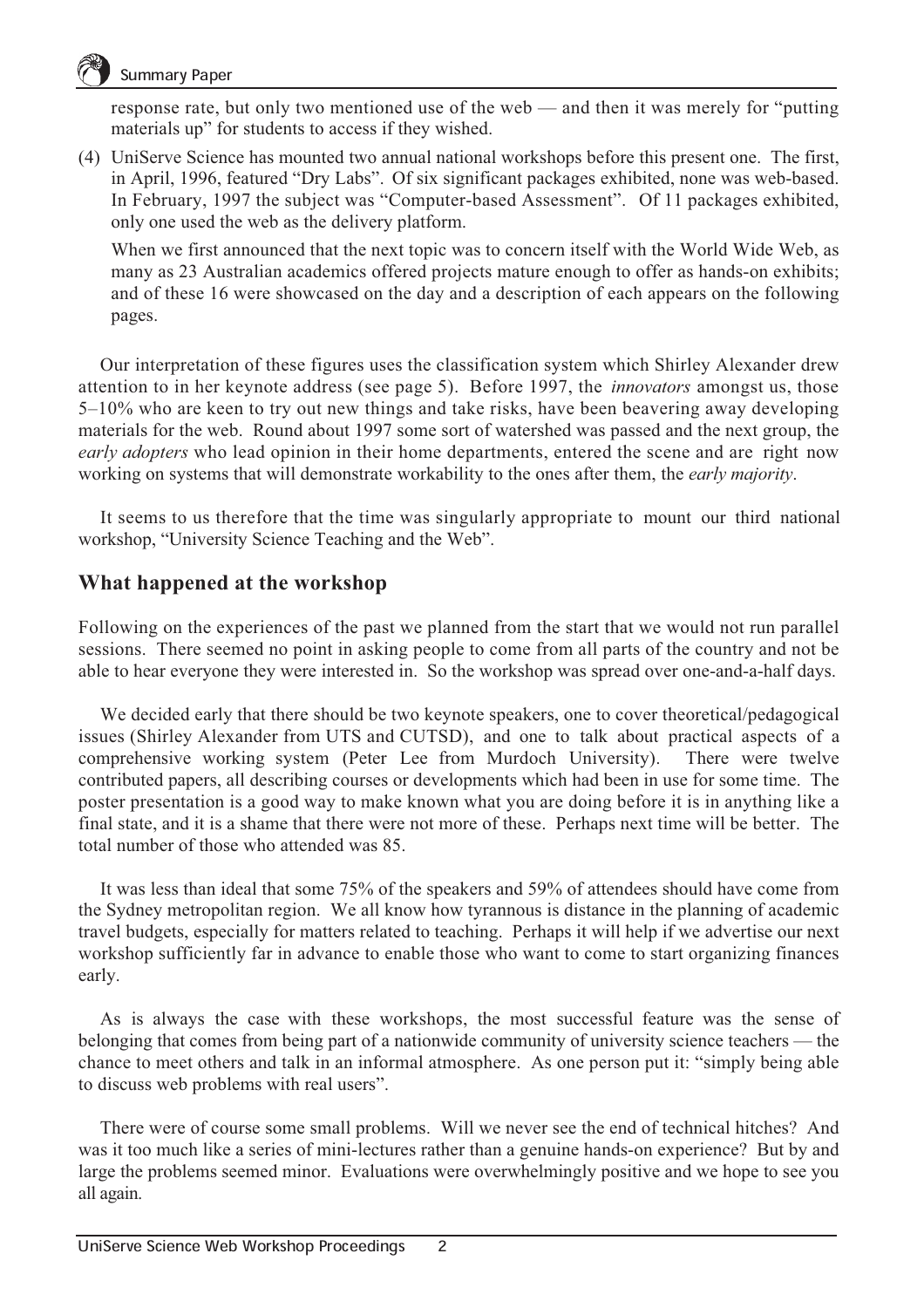## **Issues raised at the workshop**

As has become customary at UniServe Science workshops, the last session was devoted to an openfloor discussion of issues that had raised themselves during the two days. By and large these came down to a series of two-way choices.

#### *(1) Add-on versus replacement?*

In the current financial climate, many of us state, in public, that we are potentially saving money by using the web. Eventually what we produce can replace other more tedious, cost intensive forms of teaching. We might, for example, be able to reduce the number of lectures by relegating the pure passing-on of information to web delivery, and concentrate the attitudinal aspects of teaching into fewer, but more involving, face-to-face lectures.

However students do not seem to agree with that. They approve of what is being done on the web, but they only want it as an add-on. They are used to having personal contact with us all the time, and definitely believe that the only *real* teaching takes place in lectures.

We are going to have to grasp this nettle and look at completely new approaches to delivery of courses which the students will accept without our holding their hands. Economic pressures may determine the course we take. In this we can only be aware of the debate and be prepared to give advice to our senior management.

#### *(2) Salvage the work versus re-invent it?*

What worries many of us who have been interested in using IT in our teaching for some time is the fact that, as each new kind of technology comes along, all the good work we put into the last technology seems destined to be discarded. Furthermore the new generation of enthusiasts who are currently writing Java applets and the like, seem oblivious to many of the lessons we learned so painfully — things like the need for good screen layout and consistency of the user interface.

We saw a very good example in the area of biochemistry from Melbourne of how older CAL packages could be remodelled into a more modern delivery mode and the content (and concepts) salvaged. That was heartening. It makes no sense at all to waste the ideas and good points of a piece of work which has been proved successful. For one thing, re-using is cheaper than re-inventing. Even if, the second time round, a considerable amount of re-authoring needs to be done, the design, layout, navigation etc. can be the same and need not be thought out anew.

#### *(3) Internal use versus external use*

There are great pressures on those who put a lot of work into developing web materials (or any form of CAL software) to recoup the cost by making their materials commercially available. However there seems to be a fundamental difficulty.

Most of us make these materials, in the first instance, for use in our own teaching. It is only later that we consider whether we might sell them. That invariably brings difficulties with long-term servicing. Very few of the teaching development grants which enable us to do this work provide money for paying the on-going salary of someone who will give the kind of technical support that any piece of software inevitably needs. The message seems to be, if we go commercial we should do so from the outset.

#### *(4) Cottage industry versus benevolent dictator*

It has always been part of the ethos of university teaching that each teacher/lecturer is responsible for their own course. This has led, as many have pointed out, to a cottage industry approach to teaching, where developments are constructed afresh each time and there is little sense of the on-going accumulation of expertise. But as the technology becomes more powerful and our teaching efforts